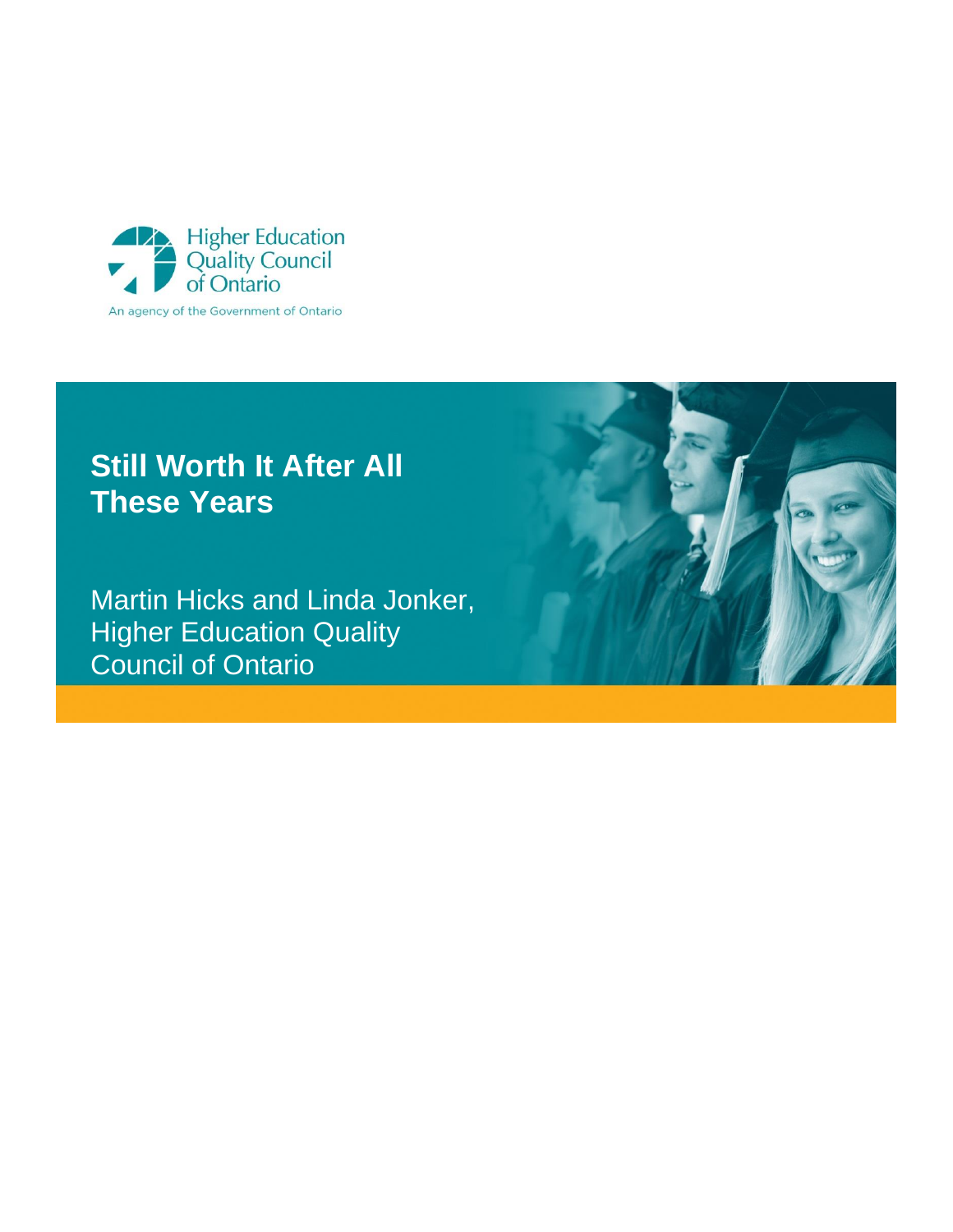### Published by

# **The Higher Education Quality Council of Ontario**

1 Yonge Street, Suite 2402 Toronto, ON Canada, M5E 1E5

| Phone:  | (416) 212-3893 |
|---------|----------------|
| Fax:    | (416) 212-3899 |
| Web:    | www.heqco.ca   |
| E-mail: | info@heqco.ca  |

**Cite this publication in the following format:**

Hicks, M., & Jonker, L. (2015). *Still Worth It After All These Years.* Toronto: Higher Education Quality Council of Ontario.



The opinions expressed in this research document are those of the authors and do not necessarily represent the views or official policies of the Higher Education Quality Council of Ontario or other agencies or organizations that may have provided support, financial or otherwise, for this project. © Queens Printer for Ontario, 2015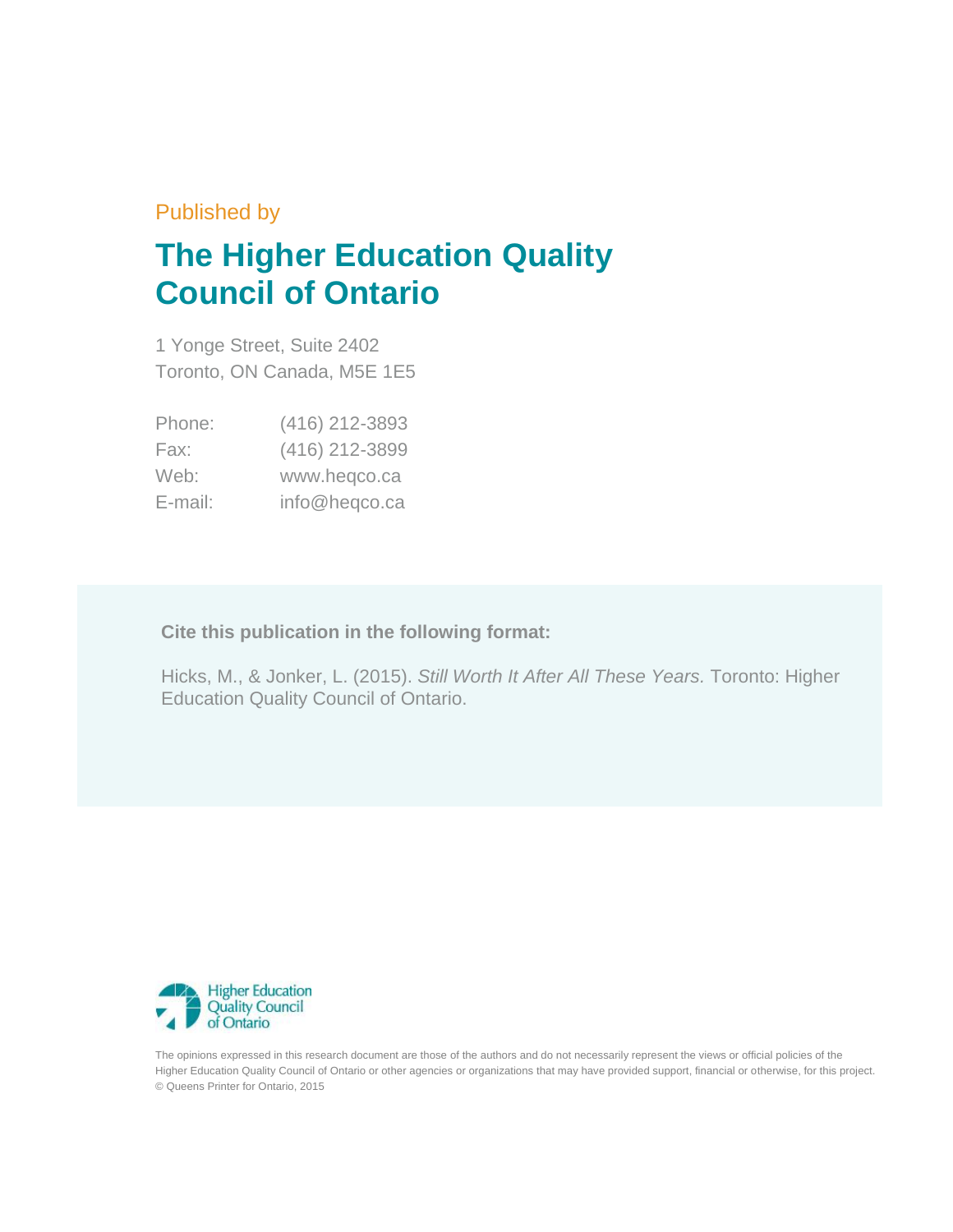## **Table of Contents**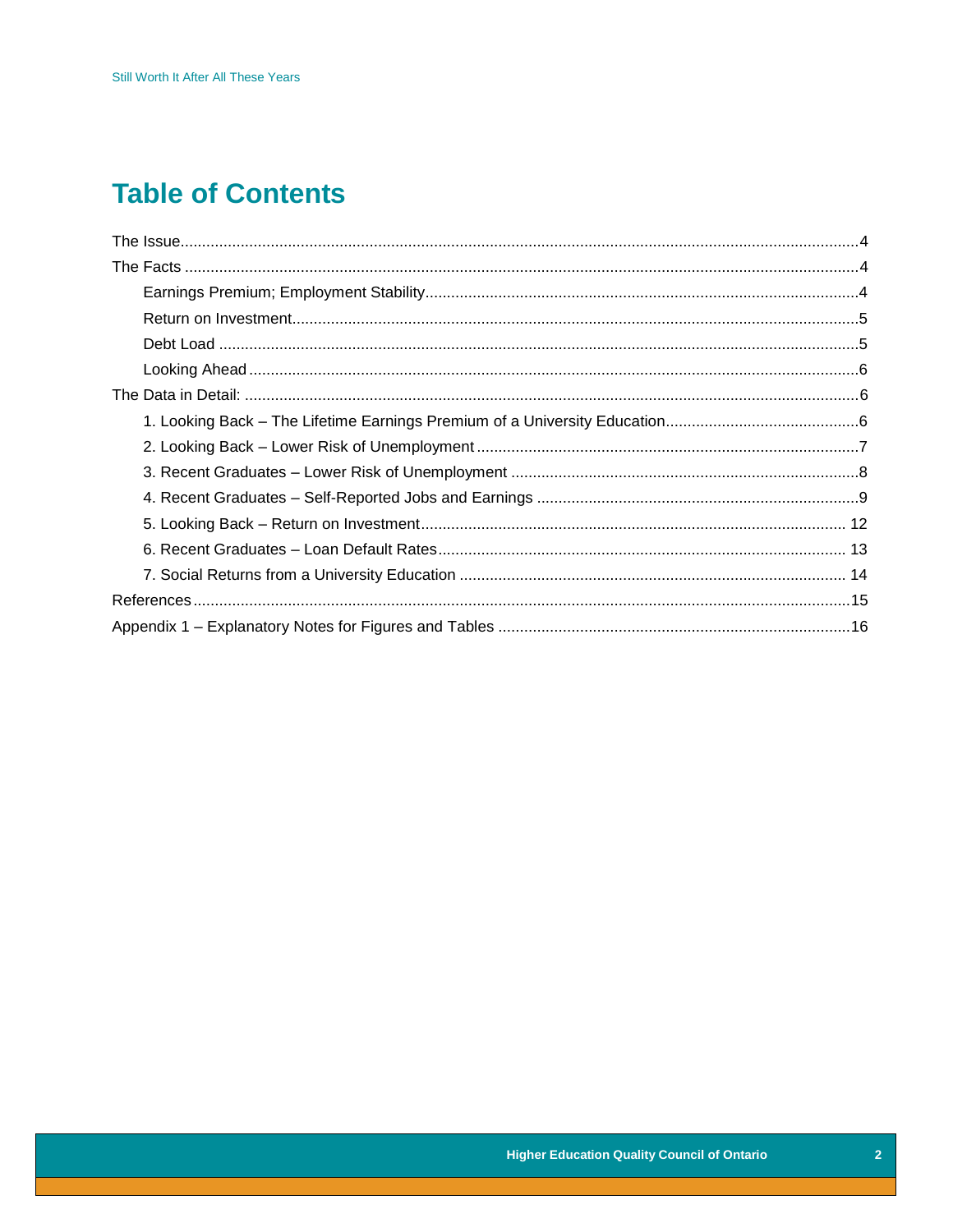# **List of Figures**

| Figure 1: | (in 2010 constant dollars) by Field of Study, Canada                                                                                             |  |
|-----------|--------------------------------------------------------------------------------------------------------------------------------------------------|--|
| Figure 2: |                                                                                                                                                  |  |
| Figure 3: |                                                                                                                                                  |  |
|           | (in 2013 constant dollars) – Two Years after Graduation                                                                                          |  |
|           | related to their Studies - Two Years after Graduation                                                                                            |  |
|           | Figure 4c: Percentage of Graduates Reporting that They Work Part-Time when They Want  11<br>to be Working Full-Time - Two Years after Graduation |  |
|           | Two Years after Graduation                                                                                                                       |  |
|           |                                                                                                                                                  |  |

## **List of Tables**

| Table 1: |  |  |
|----------|--|--|
|          |  |  |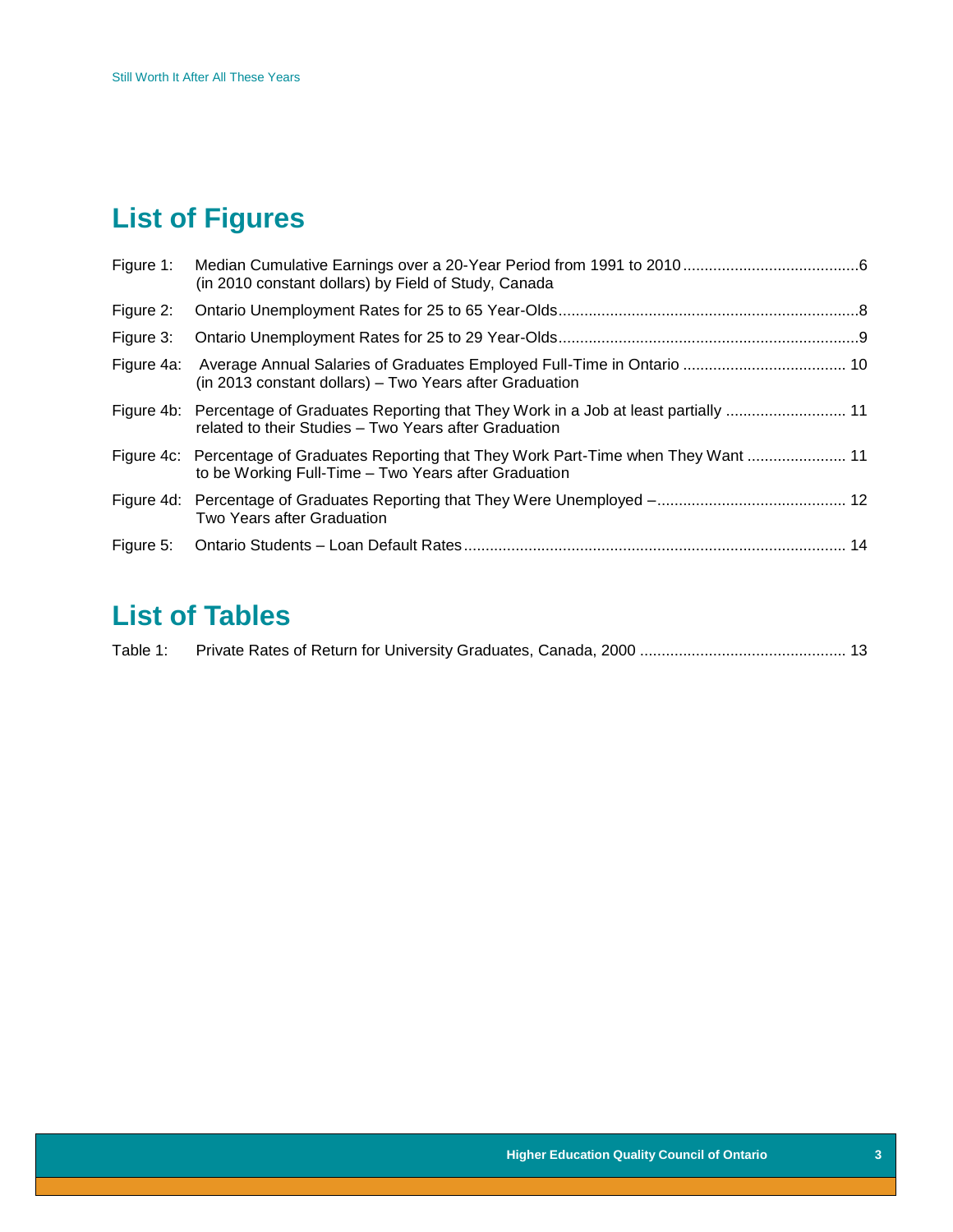### <span id="page-4-0"></span>**THE ISSUE**

A general debate swirls about the value of going to university. A more focused anxiety simmers as to whether it is worth studying the humanities compared to the surely much more lucrative STEM fields (science, technology, engineering and math).

On one hand, young Ontarians hear predictions that most jobs of the future will require postsecondary skills and credentials. They are counselled that a university education still offers them the very best job prospects. Those without one will be disadvantaged, and in a punishing youth job market like today's they will be disproportionately disadvantaged. Those with one – and that includes graduates from the humanities – will possess a set of transferable skills that will allow them to adapt to the unknowable future.

On the other side, young Ontarians are told about increasing tuition costs and high student debt levels; about university graduates unable to land jobs related to their field of study, especially in the humanities; about an erosion in the financial value of a degree, as the earnings advantage for those with one narrows; and about entrepreneurs and innovators who dropped out of university and made a fortune.

## <span id="page-4-1"></span>**THE FACTS**

We have reviewed the available Canadian and Ontario data, which while imperfect are substantial and clear. They support an optimistic view regarding the value of a university education. This is how the data speak.

#### <span id="page-4-2"></span>**Earnings Premium; Employment Stability**

Looking back, Ontarians and Canadians with a university degree have consistently done best in our labour market. They suffer fewer periods of unemployment and they are paid more. A recent examination of earnings by Statistics Canada calculates the earnings premium for baccalaureate-educated versus high schooleducated Canadians born between 1955 and 1957 over a 20-year period starting when they were aged 35. It is \$730,000 for men and \$440,000 for women.

But has this suddenly changed? Is it the case that recent graduates are not seeing the same benefits from their educational experience? That past performance is no guarantee of future results?

Over the admittedly shorter period we have to track them, even graduates emerging since the 2008-2009 economic downturn are benefiting from the university advantage. True, in absolute terms, it got harder to find a job new degree in hand. The self-reported unemployment rate two years out of Ontario mid-recession 2009 graduates was double that reported by pre-recession 2005 graduates.

But in relative terms, university graduates are better protected from the risk of unemployment, especially through rough economic waters. Statistics Canada unemployment data show that among 24 to 29 year-old Ontarians, the unemployment rate for high school graduates is always higher than the unemployment rate for degree holders. And during the downturn that spread increased dramatically. So while things got harder for everyone, the relative advantage for those with a degree actually improved as times got tougher.

Are graduates getting decent jobs though? Of those 2009 university graduates who are employed two years after graduation, not all who wanted full-time employment got it (though 90% report they did) and not all are employed in jobs they consider related to their field of study (though 80% report that they are). But it was ever thus; these ratios have remained relatively stable through the recessionary period. Furthermore, average full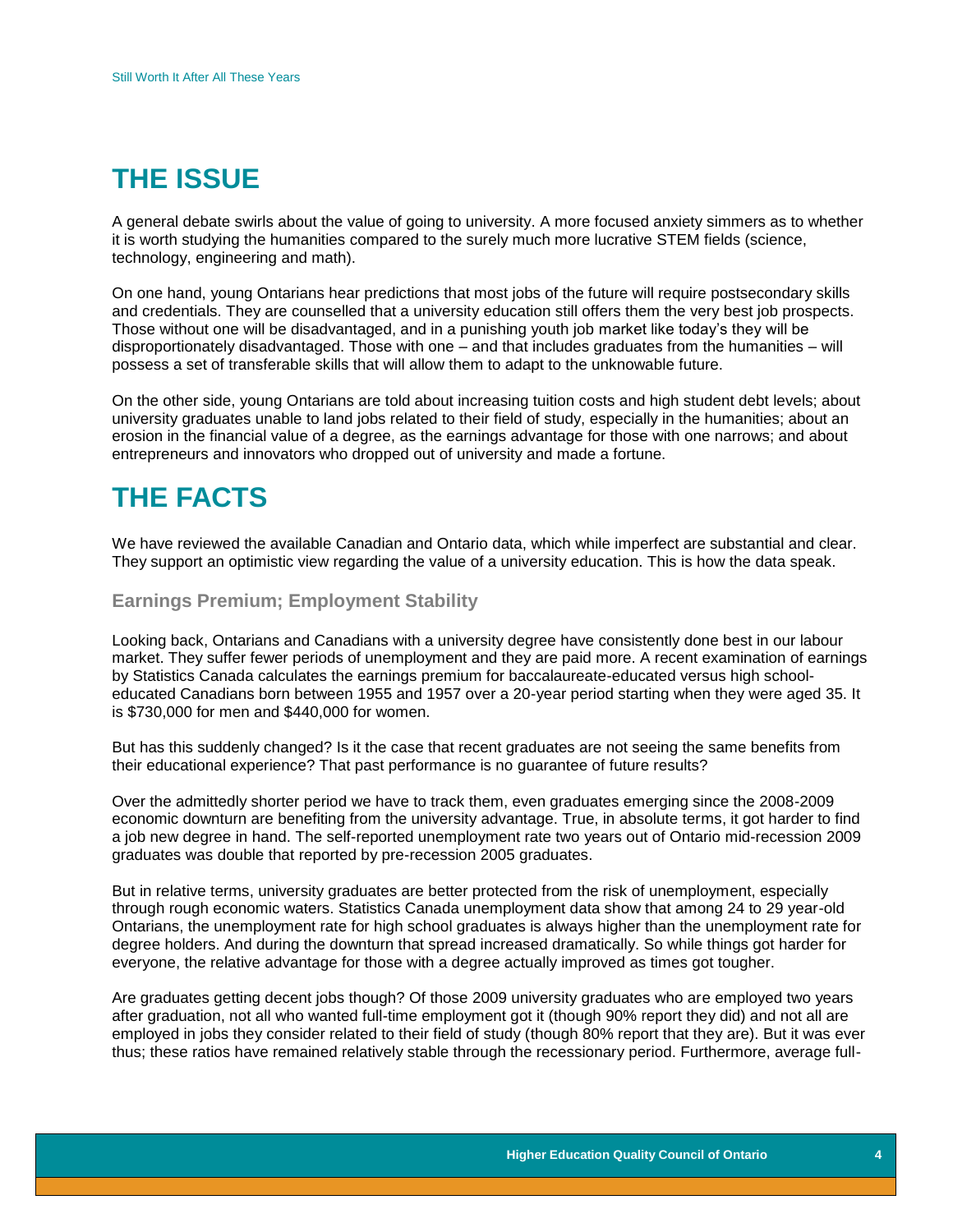time incomes for recent graduates have not fallen off a precipice for those graduating and joining the labour market since 2007.

Yes, but what about the humanities? Consistently, over the past 30 years, university graduates from STEM disciplines have, on average, done better than those from the humanities. They earn more, right from graduation. But humanities grads earn more than those without a university education and not all STEM fields post average income levels that outperform the humanities (biology and agricultural sciences do not).

There is no evidence that recently minted humanities grads are falling off a newly emerged cliff or that we have experienced a sudden flood of humanities enrolments or graduates relative to other fields. The average reported full-time salary for 2009 (the thick of the downturn) Ontario humanities grads two years after graduation is \$38,600. By comparison, a full-time Ontario minimum wage salary is \$22,000; a full-time salary for a \$16/hour job (the Ontario average for sales and service workers of all ages) is \$32,000.

#### <span id="page-5-0"></span>**Return on Investment**

It is not enough for a university education to deliver higher lifetime earnings and lower risk of unemployment. We want those higher returns to outweigh, on average, the costs (like tuition, borrowing and delayed earnings) of going to school. Historically, they do. If the costs are viewed as an investment and the higher lifetime earnings a return on that investment, the investment pays off. The payoff is least for males who graduated in the humanities, where the economic returns on the university investment have been modest at best in comparison to traditional job opportunities for male high school graduates.

And today? Will today's graduates also experience a positive return on their investment? On the return side of the equation, we have seen that the early indicators of earnings and employability continue to show a healthy advantage. But what of the investment side? Have university costs not spiked? Not as much as many think. Although Statistics Canada reports that Ontario has the highest average provincial undergraduate tuition cost in Canada, that is the sticker cost. Subtract from it Ontario's 30 percent off program, for which the majority of students are eligible; tax credits for which almost every Canadian student or supporting parent or spouse qualify; and the non-repayable components of OSAP available on an income-tested basis, and tuition drops from the reported average of \$7,300 annually to about \$4,000. Below that average, tuition is least for lowincome Ontarians on OSAP, even after factoring in debt repayment, because OSAP also gives out grants, which bring the overall cost down. Coming out of the gate the math still looks optimistic for a positive return for today's graduates.

#### <span id="page-5-1"></span>**Debt Load**

Lastly, we hear a lot about increasing debt levels and more graduates with debt. This is not all bad. Most student debt in Ontario is built up through OSAP, and OSAP is about access. More students on OSAP and, yes, more students with debt, is a sure sign that the program is effectively delivering access to those with limited means who might otherwise not be able to participate in and benefit from a university education. OSAP also integrates non-repayable assistance by way of up-front grants and back-end loan forgiveness and interest relief in order to bring the absolute costs of higher education down for lower-means students and graduates.

The best test for whether or not debt is manageable is to measure the trend in default rates on loan repayment. If we are in the middle of a debt crisis, this indicator would be spiking. The default rate trend for both federal and Ontario loans programs is downward.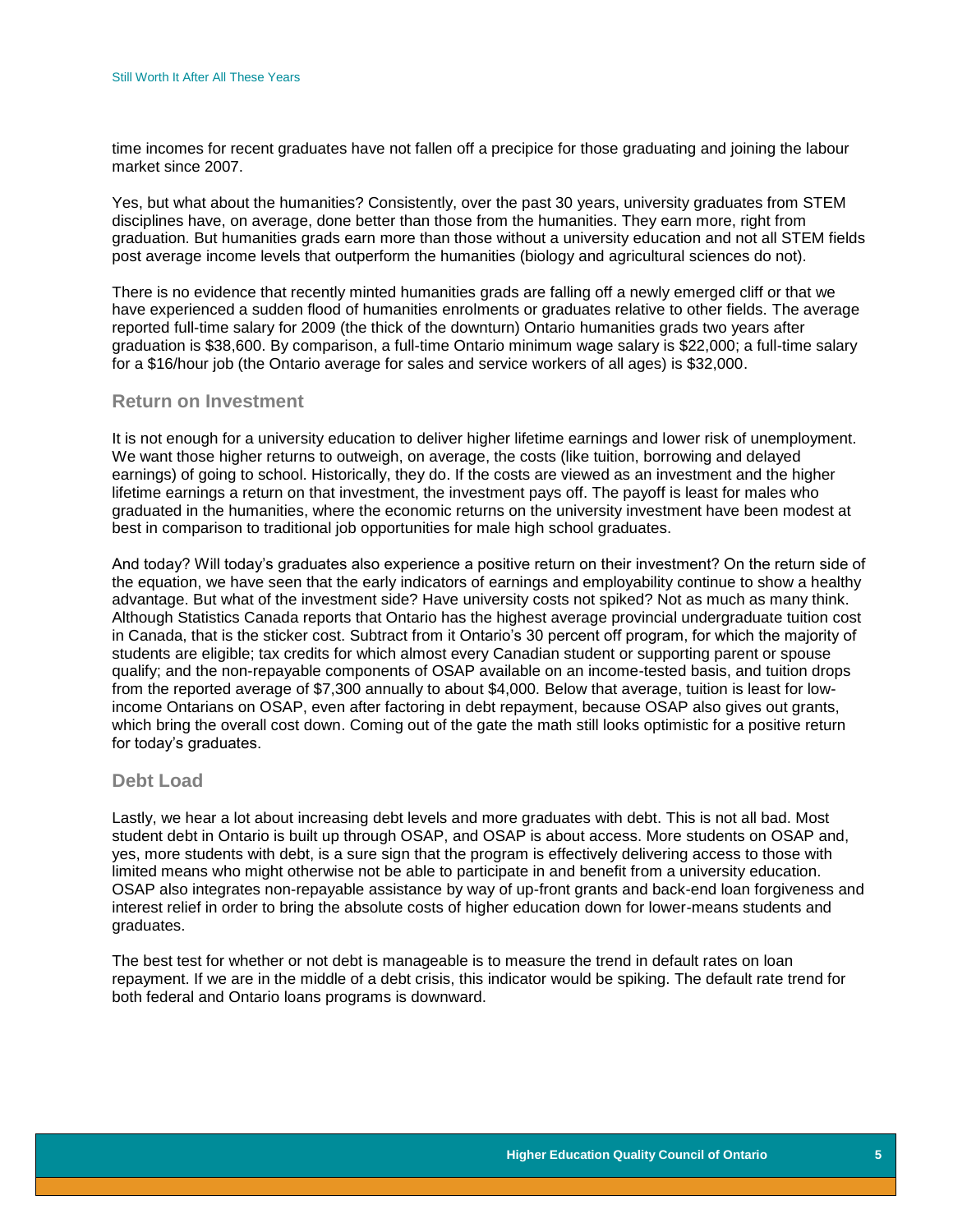#### <span id="page-6-0"></span>**Looking Ahead**

There is no evidence to suggest that any of the trends described thus far are changing or are about to change for more recent graduates, but nor are there any guarantees of this. Individual outcomes vary from the average. As we have seen, some university graduates will experience periods of under- and unemployment, especially at the outset. Some will default on loan repayment. University skills and credentials do not isolate one from the challenges of a poor labour market but they significantly improve the odds of short-term and – more importantly – long-term success.

And yes, it is true, STEM graduates (on average) will likely do better (on average) than humanities graduates. It has been so for many years.

Nor will Ontario's continuing growth in university enrolment and participation alone immunize it from periods of economic upheaval. The education and skills of our labour force are but two of many variables that impact the economy's performance over time.

As more and more Ontarians earn a degree, they become a larger and larger share of the labour market and they inescapably begin to outnumber the very best-paying jobs in the economy. Their sheer number pushes them into also taking on lower-paying job layers in the bell curve of provincial income distribution. If participation expansion continues unabated, they may yet become the average Ontarian and wage earner. But we are not there yet. Today and, yes, tomorrow, there is a marked job advantage in employability and earnings for university graduates over the population as a whole.

Colleges are important too and offer similar advantages. This review is not about them; they have fared better of late in promoting their value in the popular discourse.

### <span id="page-6-1"></span>**THE DATA IN DETAIL:**

#### <span id="page-6-2"></span>**1. Looking Back – The Lifetime Earnings Premium of a University Education**

Marc Frenette of Statistics Canada published an analysis this year (Frenette, 2014) of Canadian earnings data by level of educational attainment. He aggregated income tax data for individuals born between 1955 and 1957 to cumulate their earnings over a 20-year period starting when they were aged 35. The earnings premium for bachelor's graduates compared to high school graduates was \$728,000 for men and \$442,000 for women from 1991 to 2010.

<span id="page-6-3"></span>Extending that analysis, Ostrovsky and Frenette (2014) focus on individuals aged 26 to 35 in 1991 and cumulate their earnings over the same 20-year period. While bachelor's graduates earned more than high school graduates, earnings varied substantially by field of study. Men and women with a bachelor's degree in engineering had among the highest median cumulative earnings, whereas humanities graduates were ranked near the bottom. The following figure shows the median cumulative earnings over the 20-year period for high school graduates, graduates from the humanities, math and physical sciences, engineering, and for all fields of study at the bachelor's degree level.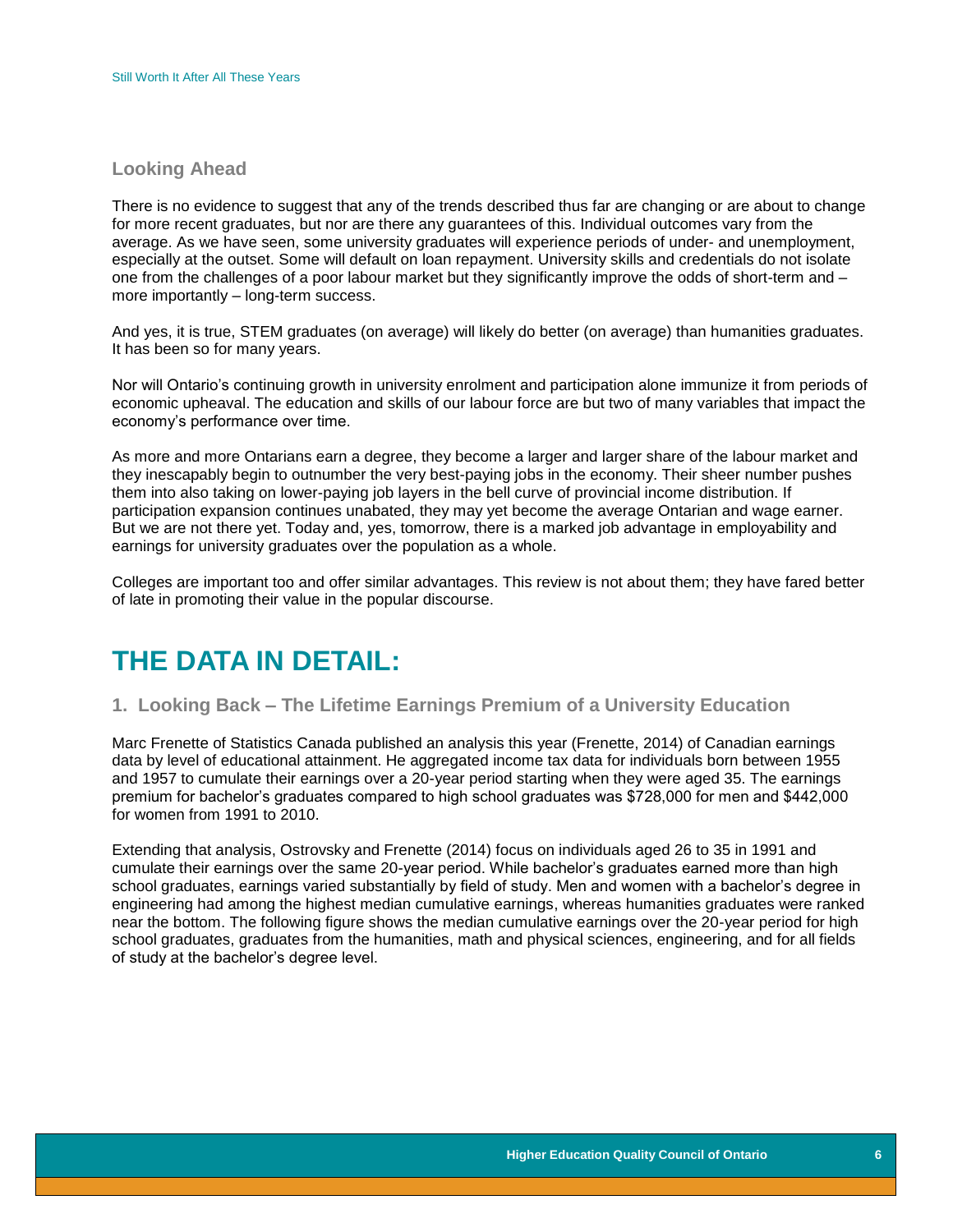

**Figure 1: Median Cumulative Earnings over a 20-Year Period from 1991 to 2010 (in 2010 constant dollars) by Field of Study, Canada**

Other studies have come to similar conclusions. Using Census data from 1981 to 2006, Boudarbat, Lemieux and Riddell (2010) find that there has been an increase in the returns to a university bachelor's degree for both males and females. The wage differential between university bachelor's graduates and high school graduates increased by 8 percentage points from 32% to 40% for males and by 6 percentage points from 45% to 51% for females over the 25-year period. Frenette and Morissette (2014), however, find that the wage premium for bachelor's graduates narrowed during the 2000s, especially in Alberta, Saskatchewan and Newfoundland, when using Labour Force Survey (LFS) data. Both studies indicate a significant earnings premium associated with a university education.

#### <span id="page-7-0"></span>**2. Looking Back – Lower Risk of Unemployment**

<span id="page-7-1"></span>Statistics Canada's Labour Force Survey tracks unemployment rates over time by level of education. Figure 2 shows the Ontario unemployment rate for high school-educated adults and for bachelor's degree holders. There is a clear and persistent advantage for university-educated Ontarians and that advantage is highest (see the arrows) during recessions.

Source: Ostrovsky and Frenette (2014)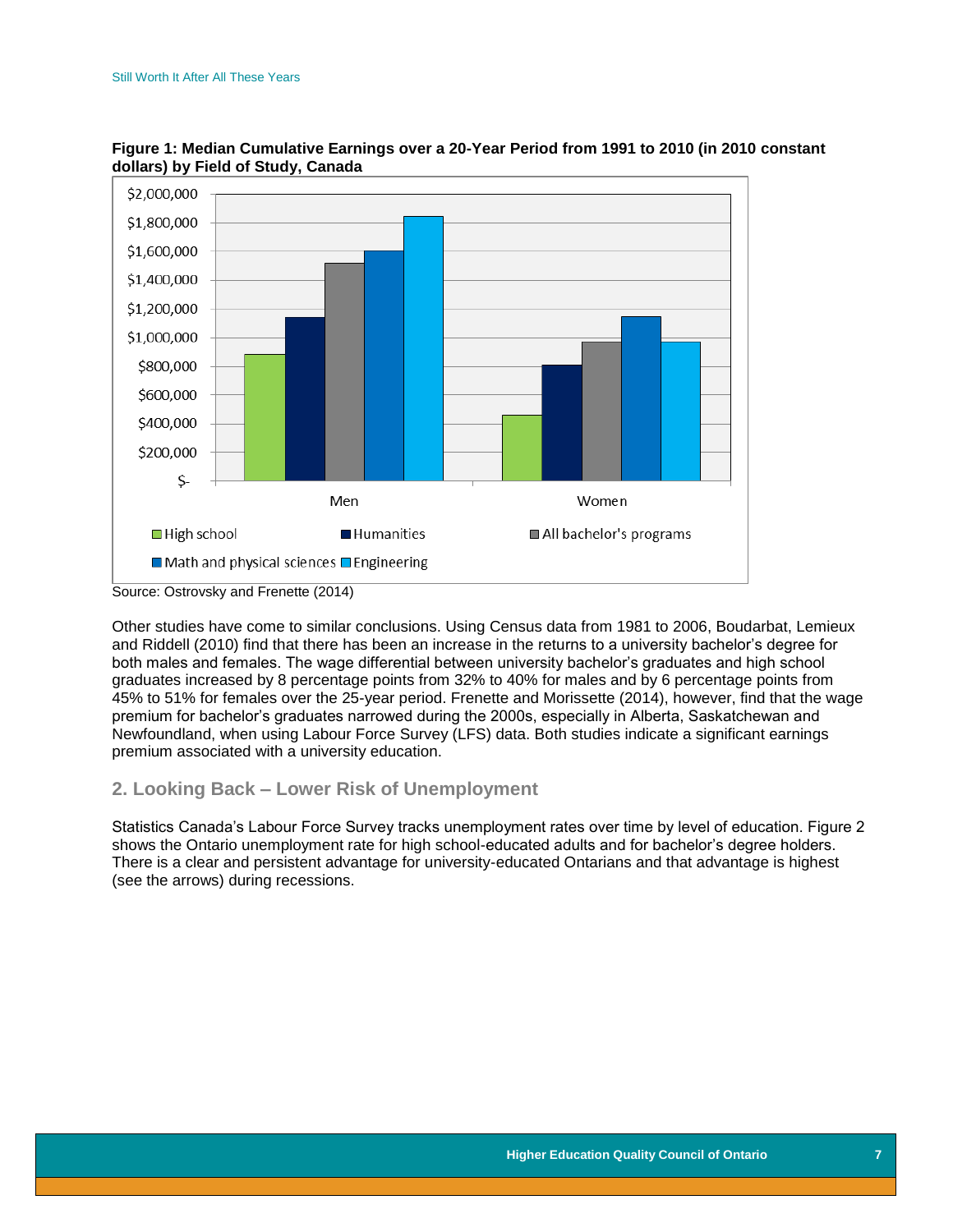

**Figure 2: Ontario Unemployment Rates for 25 to 65 Year-Olds**

Source: Statistics Canada, Labour Force Survey, custom tabulation

#### <span id="page-8-0"></span>**3. Recent Graduates – Lower Risk of Unemployment**

Do today's university graduates still benefit from a lower risk of unemployment than those with just a high school education? Or has the advantage evaporated for young Ontarians trying to break into or stay in the job market? Figure 3 shows the Ontario unemployment rate a second time, but this time only for Ontarians between the ages of 25 and 29 with either a high school or bachelor's-level education. The same patterns of advantage are evident. Yes, the absolute unemployment rate for young Ontarians is higher than that of the adult population a whole (compare Figure 2 and Figure 3), but young Ontarians with a degree are heads up advantaged over their friends who stopped after high school, especially during the downturn of 2008 and 2009.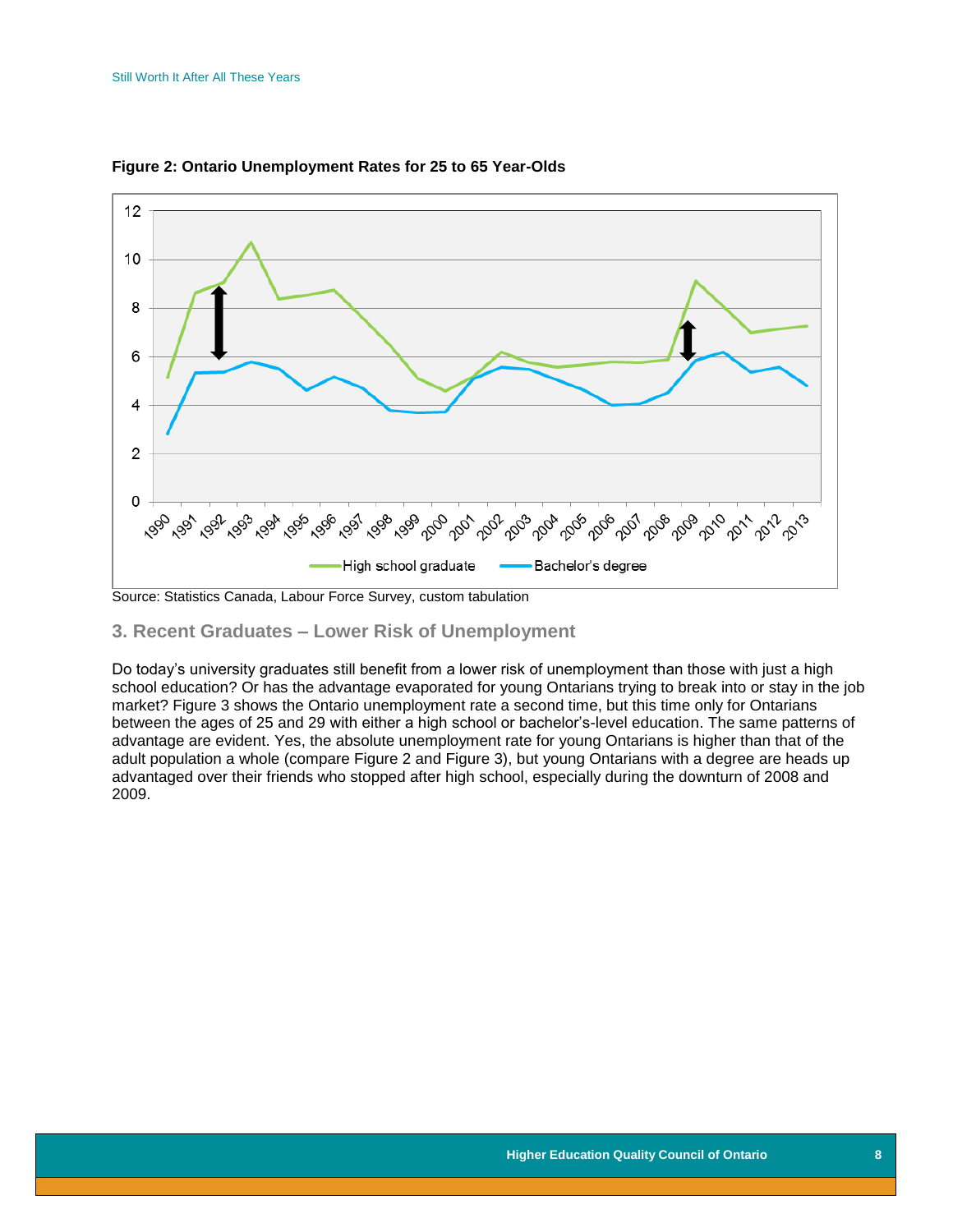

<span id="page-9-1"></span>**Figure 3: Ontario Unemployment Rates for 25 to 29 Year-Olds**

#### <span id="page-9-0"></span>**4. Recent Graduates – Self-Reported Jobs and Earnings**

But are the graduates emerging through and since the recessionary years getting decent jobs? Are they earning as much as their older siblings who graduated in the more job-friendly mid-2000s? We obviously cannot track them over the long term – they just graduated. But in terms of their fortunes out of the gate, Ontario conducts an annual survey of university graduates two years after graduation that provides a starting picture. Figures 4a through 4d illustrate the following trends reported by graduates two years after the year in which they graduated.

Figure 4a shows, in constant 2012 dollars, the average earnings two years after graduation of those graduates who indicated that they were employed full-time. Along with the average for all graduates, we use thick lines to show the trends for engineering students (top of the heap, on average, for first-degree holders) and humanities students (worst performing). We use thinner lines to reveal the balance of STEM disciplines as reported by this survey instrument. Computer science graduates report earnings two years out similar to engineering. Mathematics and physical sciences graduates report earnings between the engineering high water mark and humanities graduates. Agricultural and biological sciences graduates report earnings close to those for humanities graduates. This range of results for earnings by field of study is consistent with earlier findings using the National Graduate Study: graduates from STEM disciplines typically have higher earnings compared to humanities graduates, with the exception of graduates from agricultural and biological sciences (Finnie, 2002; Walters, 2004).

For reference, we also show the annualized earnings of today's (2014) Ontario minimum (\$11/hour) wage earner and a \$16/hour wage earner. The survey does reveal a decline in real starting salaries for all graduates but one that predates the recession. Focusing on the grey all-in total for all graduates, there is no indication that starting salaries have dropped precipitously for those graduating in 2008 and 2009.

Source: Statistics Canada, Labour Force Survey, custom tabulation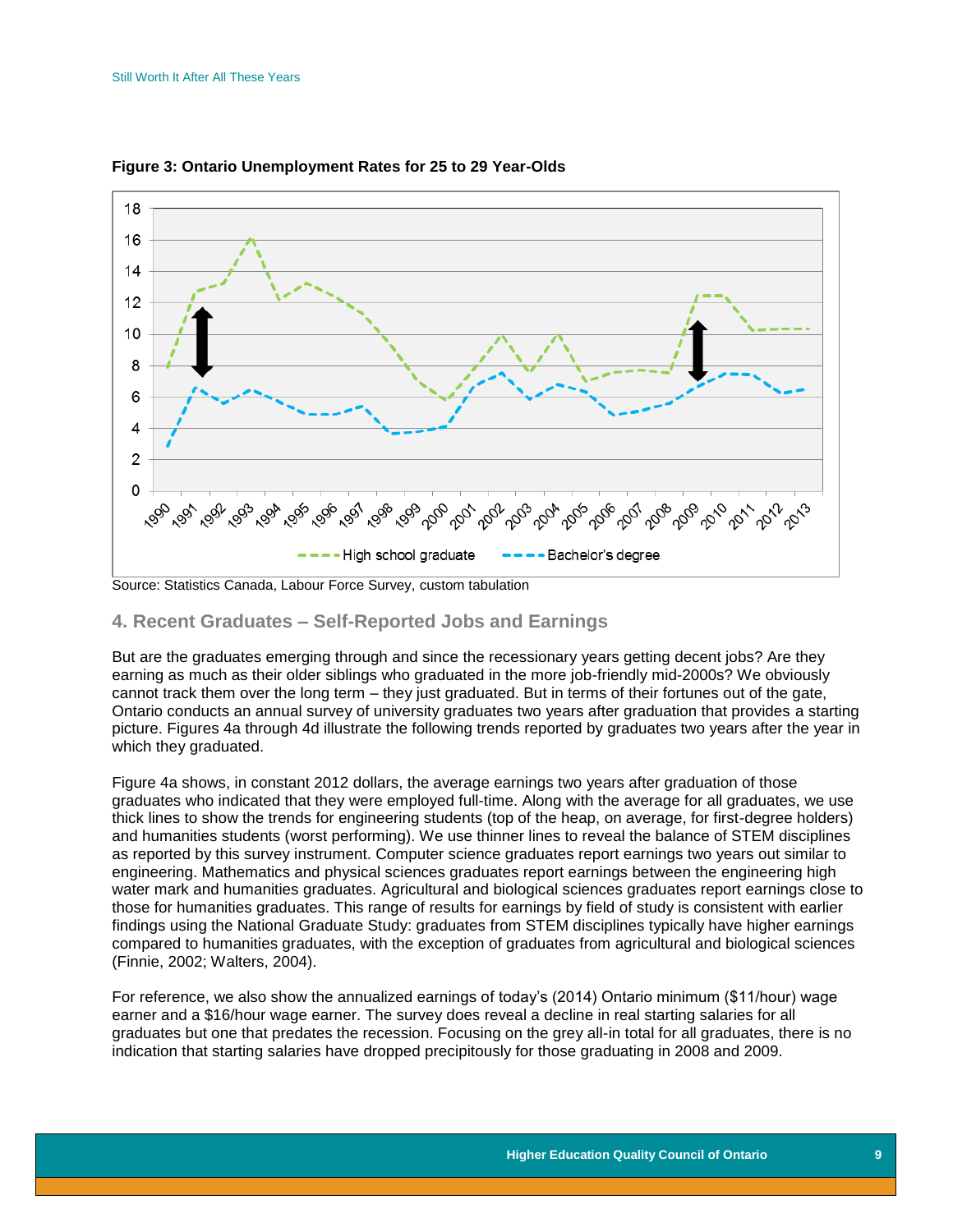

<span id="page-10-0"></span>

Source: Ontario University Graduate Employment Survey, averages calculated by the Council of Ontario Universities

<span id="page-10-1"></span>Figure 4b shows the percentage of graduates who reported that they are working in a job at least partially related to their studies, and Figure 4c shows the percentage of graduates who reported that they are working part-time when they wanted to be working full-time. Both of these measures are proxies for the quality of work available through the recent recessionary period. In both cases, the trends are flat.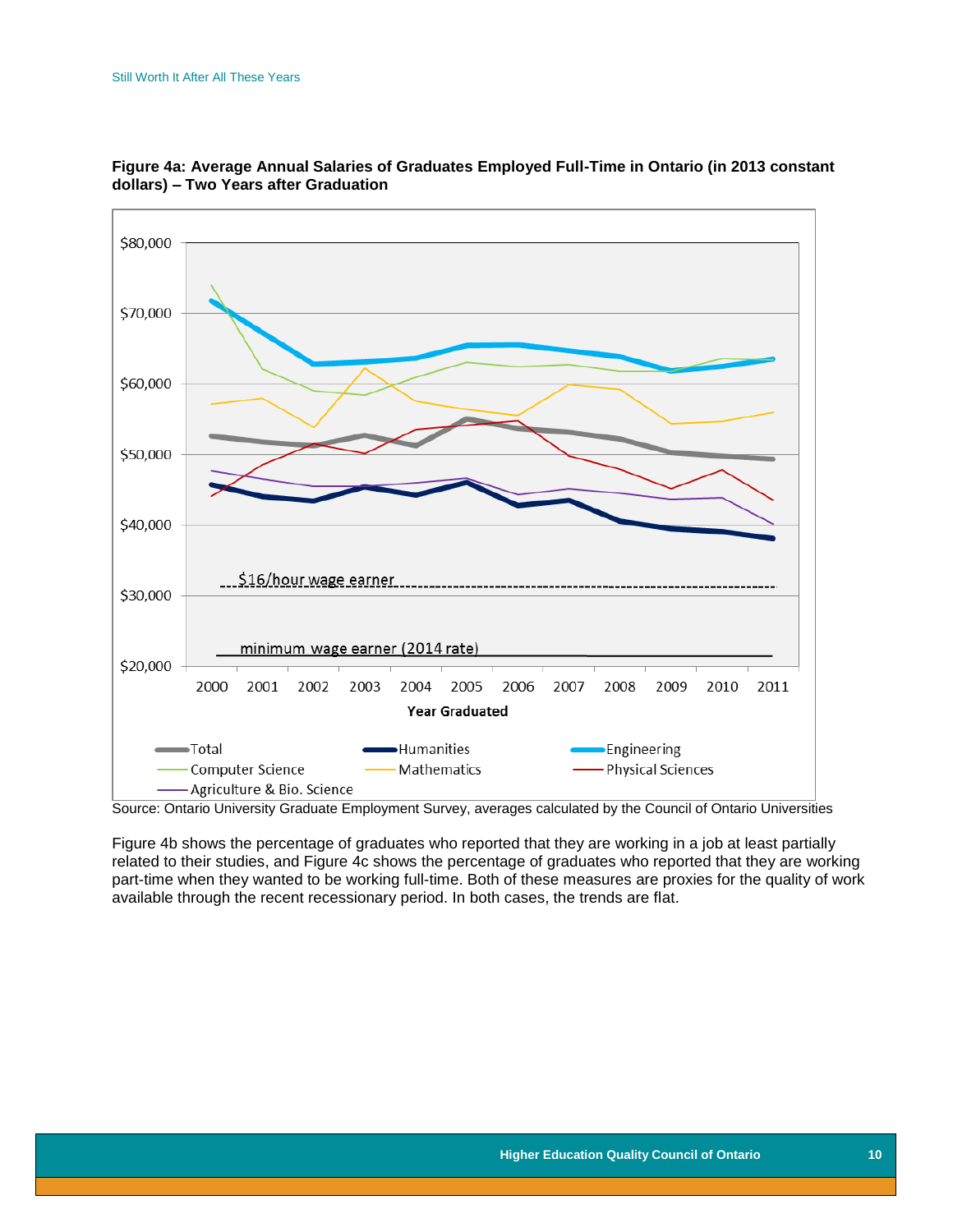

**Figure 4b: Percentage of Graduates Reporting that They Work in a Job at least partially related to their Studies – Two Years after Graduation**

Source: Ontario University Graduate Employment Survey

<span id="page-11-0"></span>



Source: Ontario University Graduate Employment Survey

<span id="page-11-1"></span>Lastly, Figure 4d shows the self-reported unemployment rate for Ontario graduates two years out. The recession has had an impact and the trend echoes that shown in Figure 3.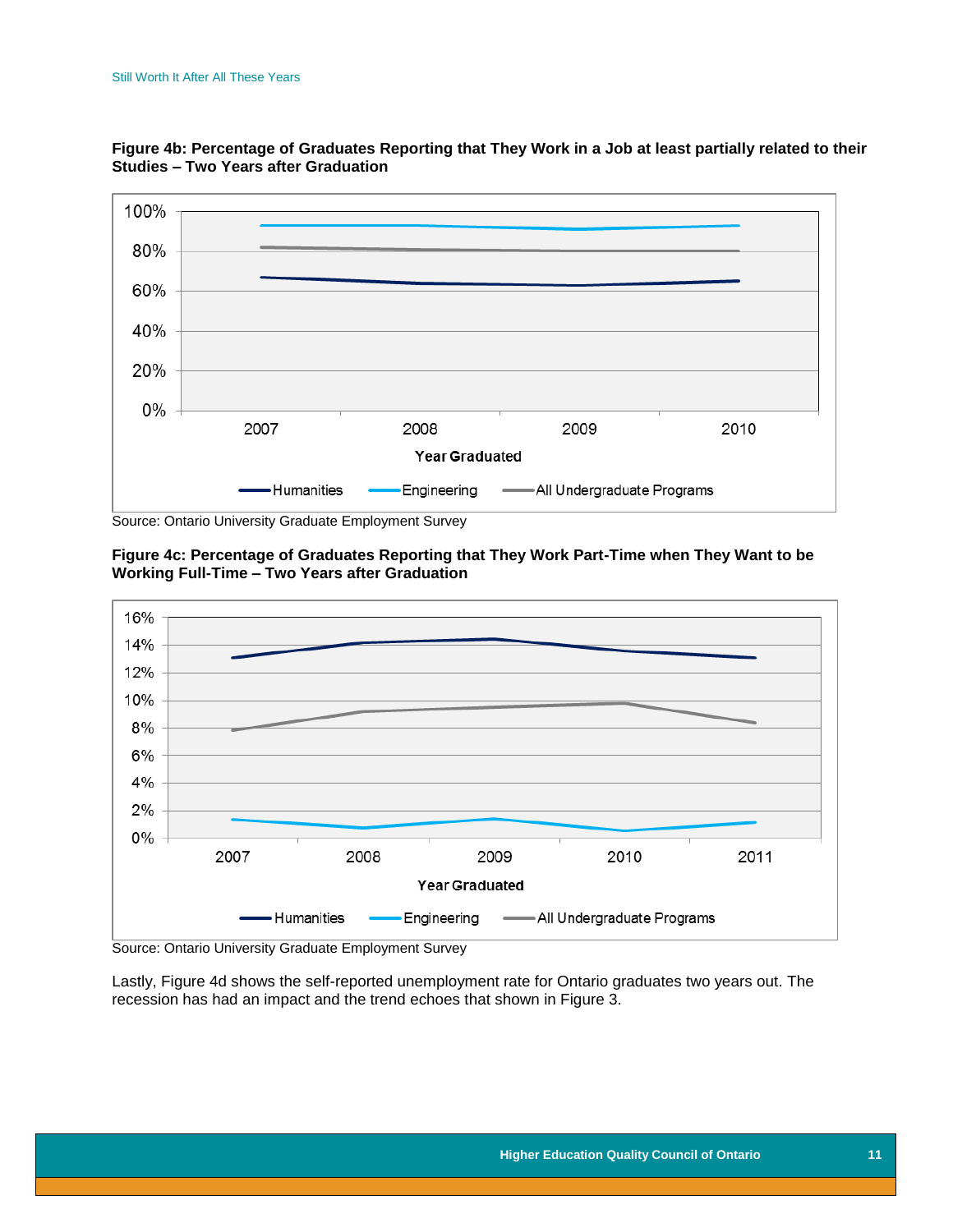

**Figure 4d: Percentage of Graduates Reporting that They Were Unemployed – Two Years after Graduation**

<span id="page-12-0"></span>Source: Ontario University Graduate Employment Survey

#### **5. Looking Back – Return on Investment**

Return on investment is a simple concept: take all of the costs of going to university (tuition, books, fees, foregone income and/or living costs) as the investment. Then calculate the lifetime proceeds on that investment, which is the earnings premium for university-educated adults, as was shown, for example, in Figure 1. If the smoothed, annualized difference between the costs and the proceeds is a positive number, then the investment has earned a positive return; money was made over the long-term from the decision to get a degree. The difference between return on investment calculations and the earnings premium shown in Figure 1 is simply the taking into account of the costs of getting that premium.

<span id="page-12-1"></span>There are a number of Canadian studies on return on investment. They differ in the details and the methodologies applied but they show similar trends: the rate of return for bachelor's graduates is positive (Boothby & Drewes, 2010; Moussaly-Sergieh & Vaillancourt, 2009; Stark, 2007). Table 1 shows the results for one of these studies by field of study. Moussaly-Sergieh and Vaillancourt (2009) use the 2001 Census and additional data from Statistics Canada on taxes, tuition fees and teaching costs to estimate rates of return on investment by level of education. While rates of return vary by field of study, all fields of study have a positive rate, with the exception of humanities graduates for males.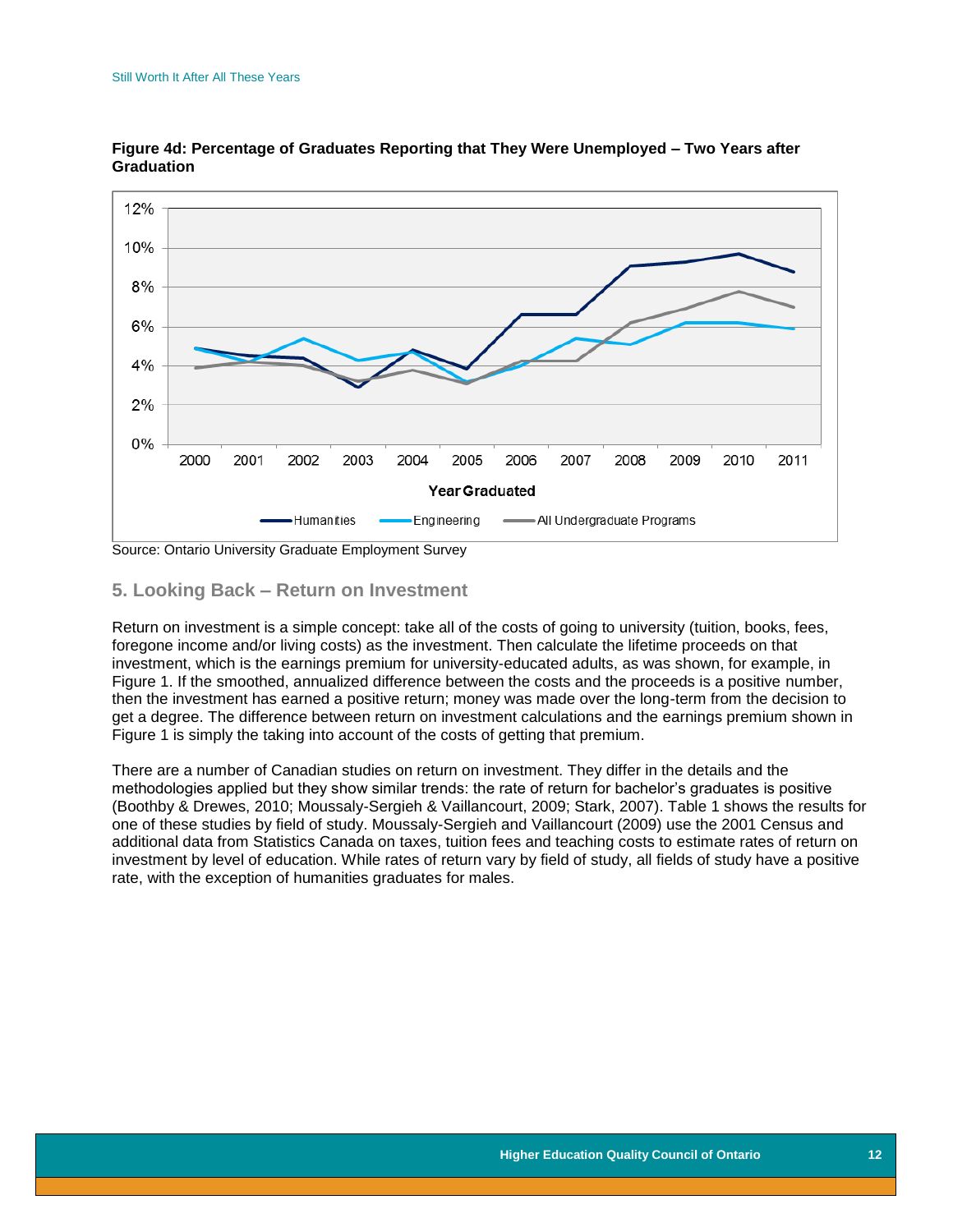| <b>Field of Study</b>          | Men     | Women |
|--------------------------------|---------|-------|
| Education                      | $9.0\%$ | 14.0% |
| <b>Humanities</b>              | $< 0\%$ | 9.5%  |
| Social sciences (includes law) | 10.8%   | 14.0% |
| Commerce                       | $9.0\%$ | 19.3% |
| <b>Biological sciences</b>     | 9.0%    | 7.6%  |
| Engineering                    | $9.0\%$ | 14.2% |
| <b>Health sciences</b>         | 18.1%   | 17.7% |
| Pure sciences                  | 9.0%    | 14.0% |
| All programs                   | 11.5%   | 14.1% |

#### **Table 1: Private Rates of Return for University Graduates, Canada, 2000**

Source: Moussaly-Sergieh & Vaillancourt (2009)

Can we calculate the return on investment for today's graduates? Not yet. Who knows what the long-term future will bring. But the initial conditions as summarized in the front section of this report are favourable.

#### <span id="page-13-0"></span>**6. Recent Graduates – Loan Default Rates**

<span id="page-13-1"></span>Loan default rate is a simple indicator to sort through all of the competing claims about debt levels. At the end of the day, if defaults are going down, then debt, at whatever level and interest rate and with whatever repayment forgiveness or conversion to grant exists, is becoming more manageable. If debt defaults are going up, the inverse is true. The bulk of borrowing for undergraduate students is made through government's OSAP, which has both a provincial and federal component. Figure 5 shows the Ontario graduate default trend in both of these loan portfolios.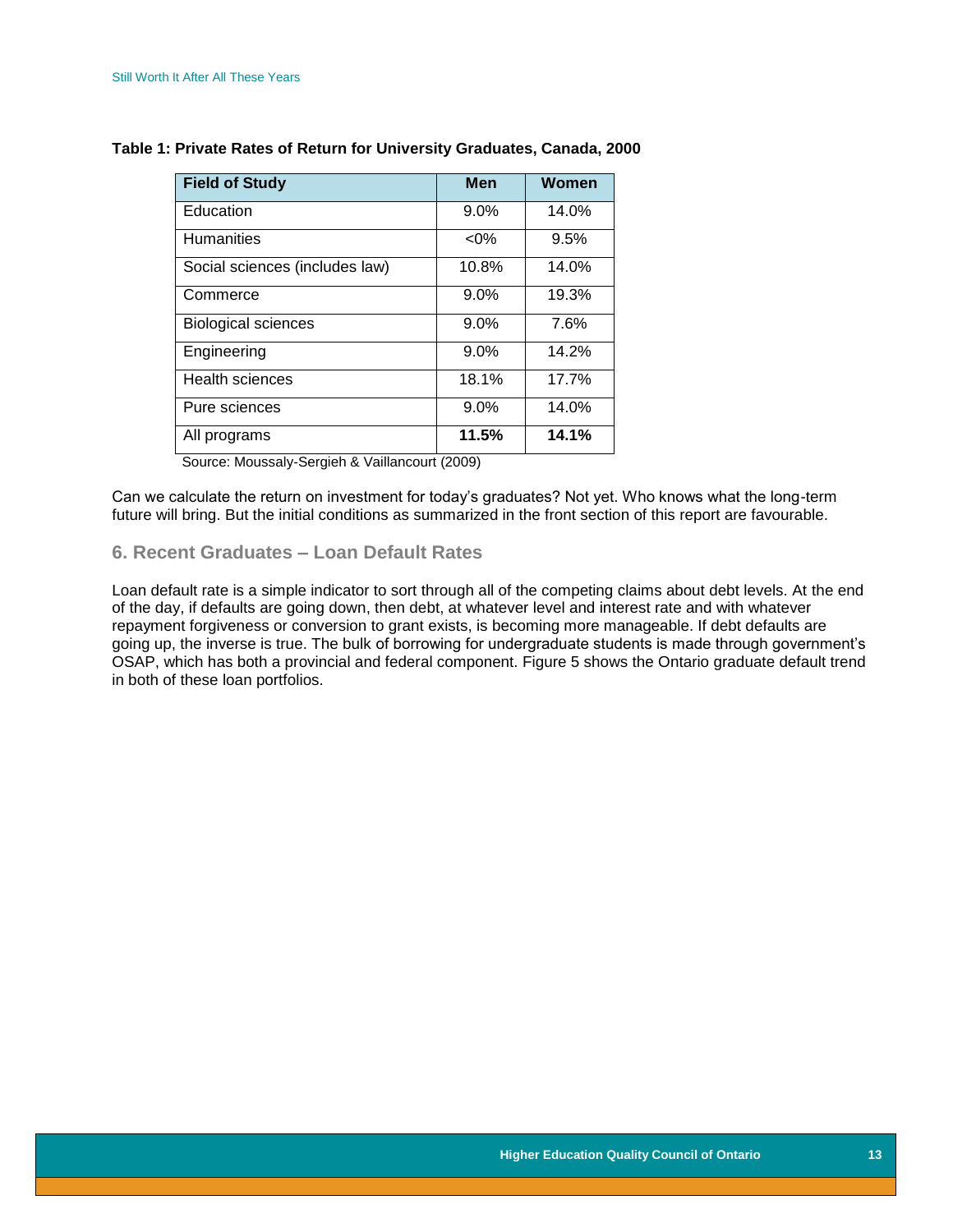

**Figure 5: Ontario Students – Loan Default Rates**

Sources: Provincial: MTCU, university only. Federal: Employment and Social Development Canada *Statistical Review: Canada Student Loans Program*, all types of postsecondary education combined

#### <span id="page-14-0"></span>**7. Social Returns from a University Education**

Our report focuses on the private return (the return to the individual, not to society) in purely economic terms: does a university graduate make more? There are many other measurable benefits to a university education. Based on a synthesis of new and existing analyses, a recent HEQCO report explored the benefits of education at the individual level, focusing on civic engagement; health/happiness; crime; and welfare/unemployment.

Overall, our research suggests that university graduates are more likely to volunteer, donate money and vote, have lower unemployment rates and are less likely to require social assistance. University graduates tend to rate their physical and mental health and life satisfaction higher than those with fewer years of education.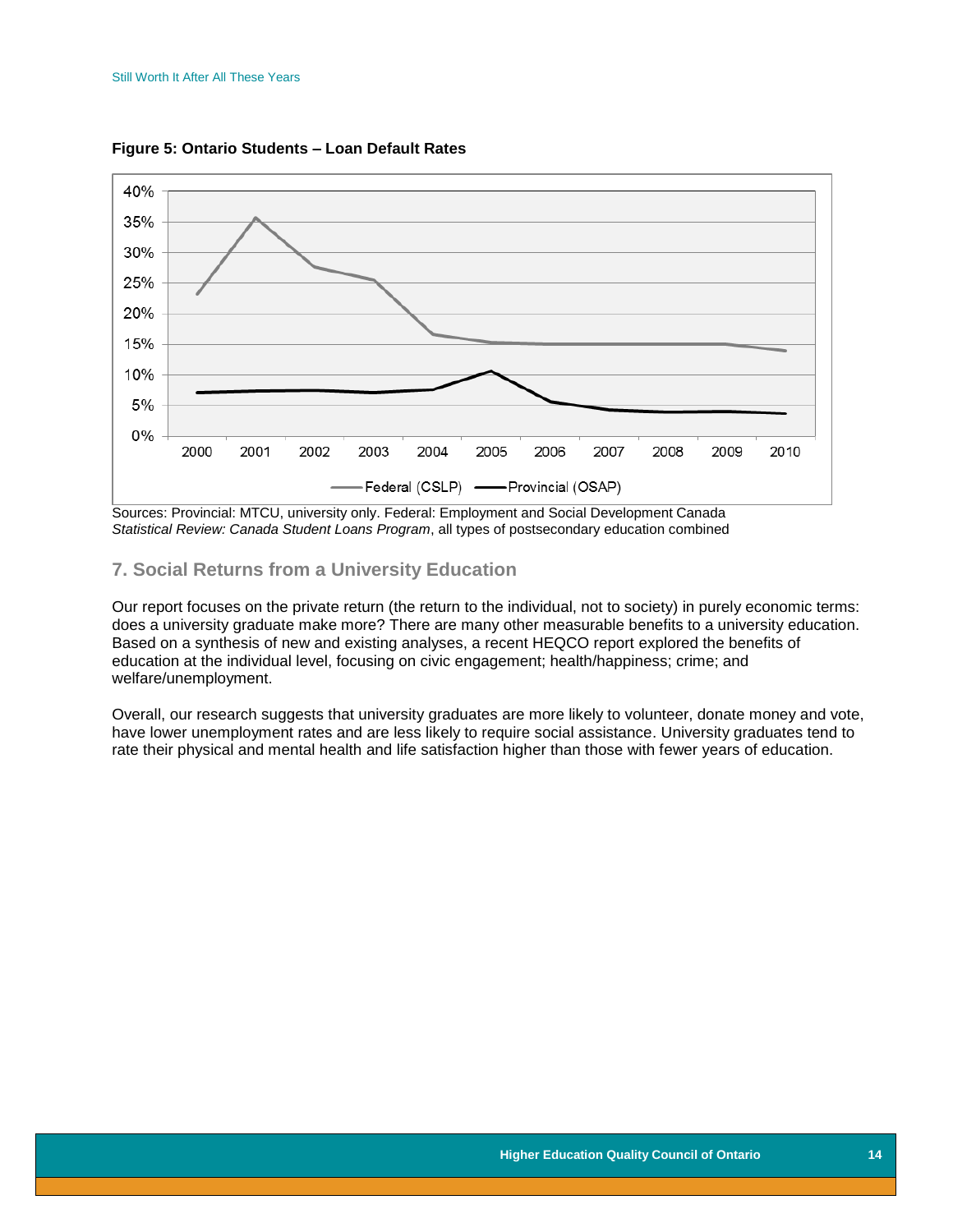### <span id="page-15-0"></span>**References**

- Boothby, D., & Drewes, T. (2010). *The Payoff: Returns to University, College and Trades Education in Canada, 1980 to 2005*. E-brief. Toronto: C. D. Howe Institute.
- Boudarbat, B., Lemieux, T., & Riddell, W. C. (2010). The Evolution of the Returns to Human Capital in Canada, 1980-2005. *Canadian Public Policy*, *36*(1), 63-88.
- Frenette, M. (2014). *An Investment of a Lifetime? The Long-term Labour Market Premiums Associated with a Postsecondary Education*. Analytical Studies Branch Research Paper Series, no. 359. Statistics Canada Catalogue no. 11F0019M. Ottawa: Statistics Canada.
- Frenette, M., & Morissette, R. (2014). *Wages and Full-time Employment Rates of Young High School Graduates and Bachelor's Degree Holders, 1997 to 2012*. Analytical Studies Branch Research Paper Series, no. 360. Statistics Canada Catalogue no. 11F0019M. Ottawa: Statistics Canada.
- Moussaly-Sergieh, K., & Vaillancourt, F. (2009). *Extra Earning Power: The Financial Returns to University Education in Canada*. E-brief. Toronto: C. D. Howe Institute.
- Ostrovsky, Y., & Frenette, M. (2014). *The Cumulative Earnings of Postsecondary Graduates Over 20 Years: Results by Field of Study*. Economic Insights. Statistics Canada Catalogue no. 11-626-X.
- Stark, A. (2007). *Which Fields Pay, Which Fields Don't? An Examination of the Returns to University Education in Canada by Detailed Field of Study*. Ottawa: Economic Studies and Policy Analysis Division, Department of Finance.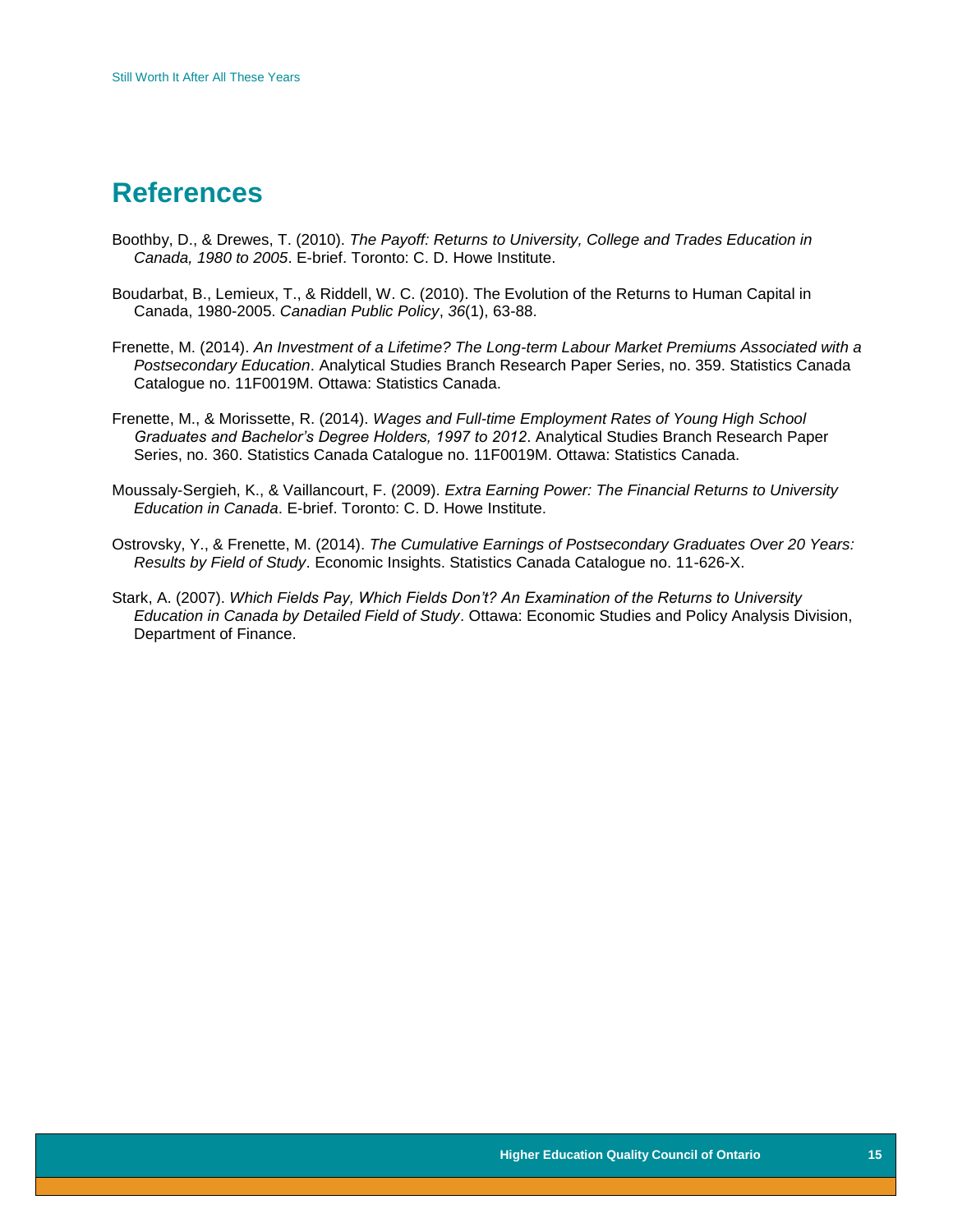# <span id="page-16-0"></span>**Appendix 1 – Explanatory Notes for Figures and Tables**

#### **Figure 4b: Percentage of Graduates Reporting that They Work in a Job at least partially related to their Studies – Two Years after Graduation**

- The percentage of graduates reporting that they work in a job at least partially related to their studies includes graduates who at the time of the survey were employed in a paid part-time or full-time job, self-employed, or offered employment to start at a later date.
- The MTCU University Graduate Employment Survey altered the question that asks about the relation of work to field of study for students who graduated in 2011. The question was divided into two separate questions that ask about the relation of work to the skills developed at university and to the subject matter of the program of study. The data for 2011 are not presented in this figure since the questions on work relatedness are not comparable to the question from the previous surveys.

#### **Figure 4c: Percentage of Graduates Reporting that They Work Part-Time when They Want to be Working Full-Time – Two Years after Graduation**

• The percentage of graduates reported to work part-time when they wanted to be working full-time is calculated by taking the number of graduates who reported they were working part-time because they were "unable to find full-time work/only job found" divided by that same number plus the number of graduates working full-time.

#### **Figure 5: Ontario Student Loan Default Rates**

- The provincial student loan default rates are for universities only. Default rates are calculated using the number of loans in default as a percentage of the number of loans issued.
- The federal student loan default rates are for universities, colleges and private institutions collectively and are based on a three-year cohort of default rates. The Canada Student Loans Program (CSLP) default rate compares the value of the loans that enter repayment in a given loan year (cohort) and default within three years to the value of all the loans that entered repayment in that cohort. Default rates for 2010-2011 are preliminary.